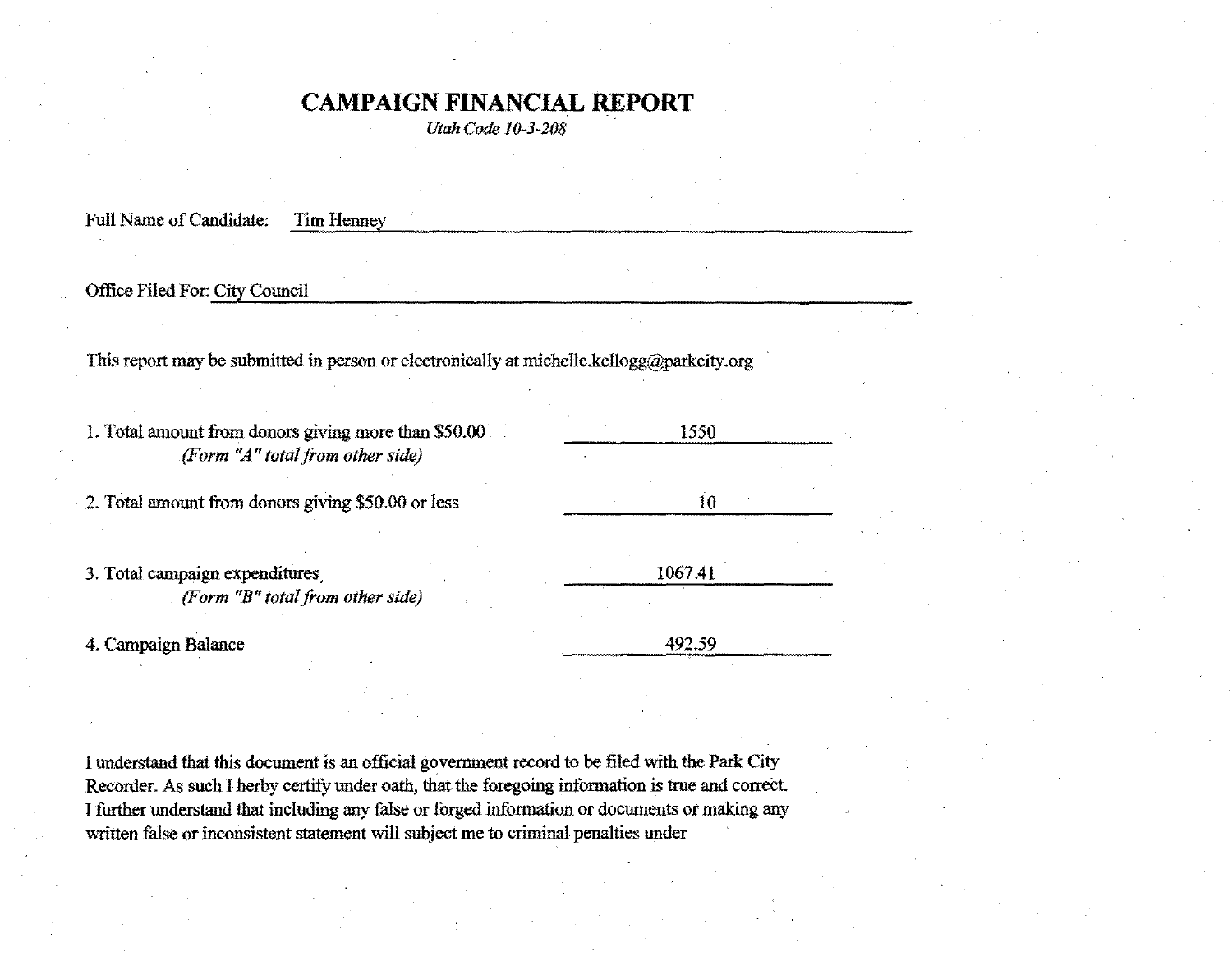Title 76, Chapter 8 of the Utah Code.

**Date** 

## **ITEMIZED CONTRIBUTION REPORT (Form "A")**

| Date<br>Received | Name of<br>Contributor | Mailing Address & Zip Code | Amount of<br>Contribution |
|------------------|------------------------|----------------------------|---------------------------|
| 5/27/2021        | ProUpdater LLC         | Midway UT 84049            | 10                        |
| 6/9/2021         | Paul Boyer             | Park City UT 84060         | 100                       |
| 6/12/2021        | John Mueller           | Park City UT 84060         | 100                       |
| 6/14/2021        | George Coleman         | Fairfield CT 06824         | 100                       |
| 6/15/2021        | Christopher Retzer     | Park City UT 84060         | 100                       |
| 6/17/2021        | Patrick Hennigan       | Naples FL 34102            | 100                       |
| 6/17/2021        | Niels Vernegaard       | Park City UT 84060         | 150                       |
| 7/1/2021         | Paul Boyer             | Park City UT 84060         | 150                       |
| 7/6/2021         | <b>Thomas Thomas</b>   | Park City UT 84060         | 100                       |
| 7/23/2021        | Dena Fleming           | Park City UT 84060         | 250                       |
| 7/25/2021        | <b>Thomas Peek</b>     | Park City UT 84060         | 100                       |
| 7/28/2021        | Greg McCormick         | Park City UT 84060         | 200                       |
| 7/29/2021        | Peter Metcalf          | Park City UT 84060         | 100                       |